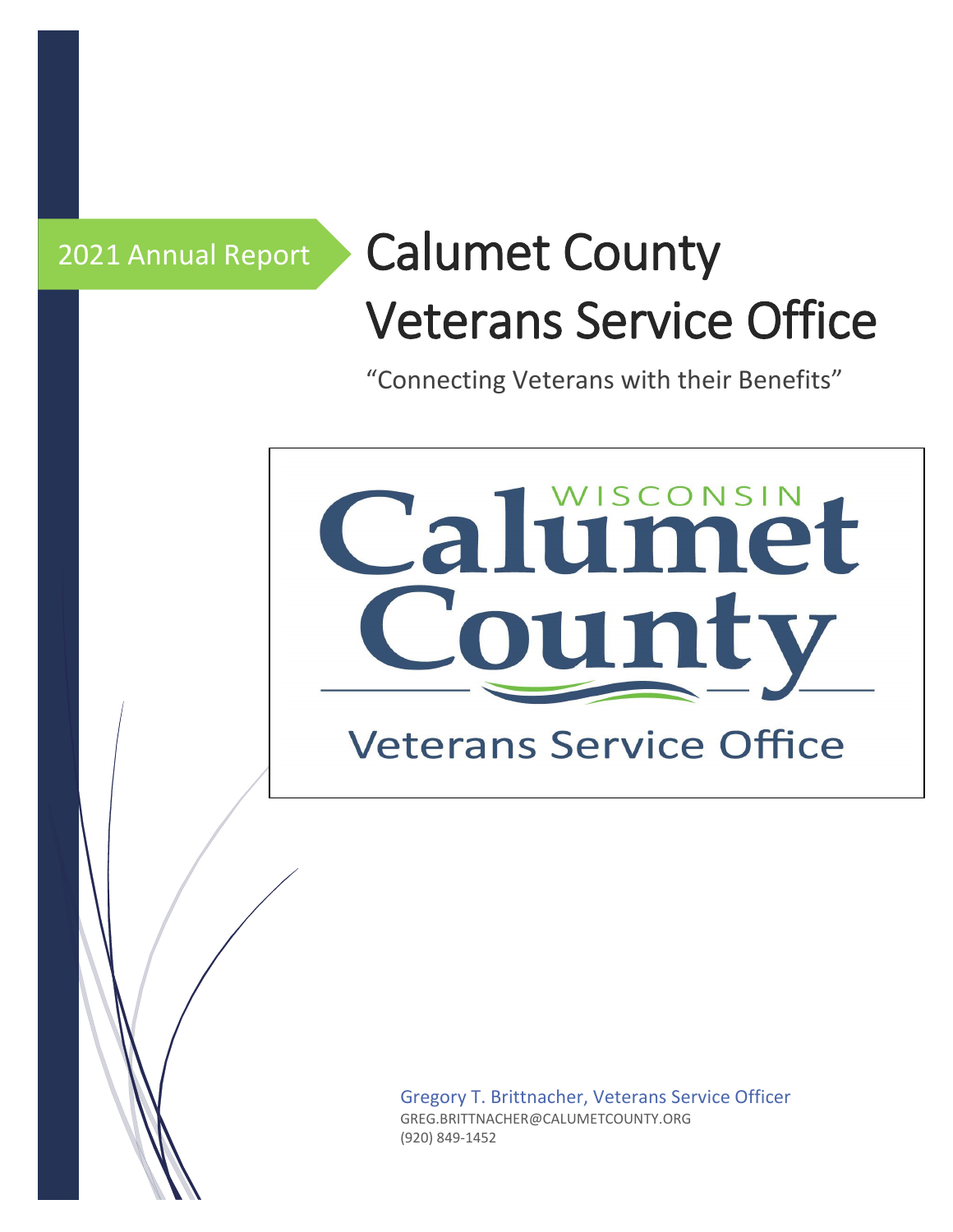## Table of Contents

| Calumet County Veterans Service Office Mission Statement & Vision Page 3 |  |
|--------------------------------------------------------------------------|--|
|                                                                          |  |
|                                                                          |  |
|                                                                          |  |
|                                                                          |  |
|                                                                          |  |
|                                                                          |  |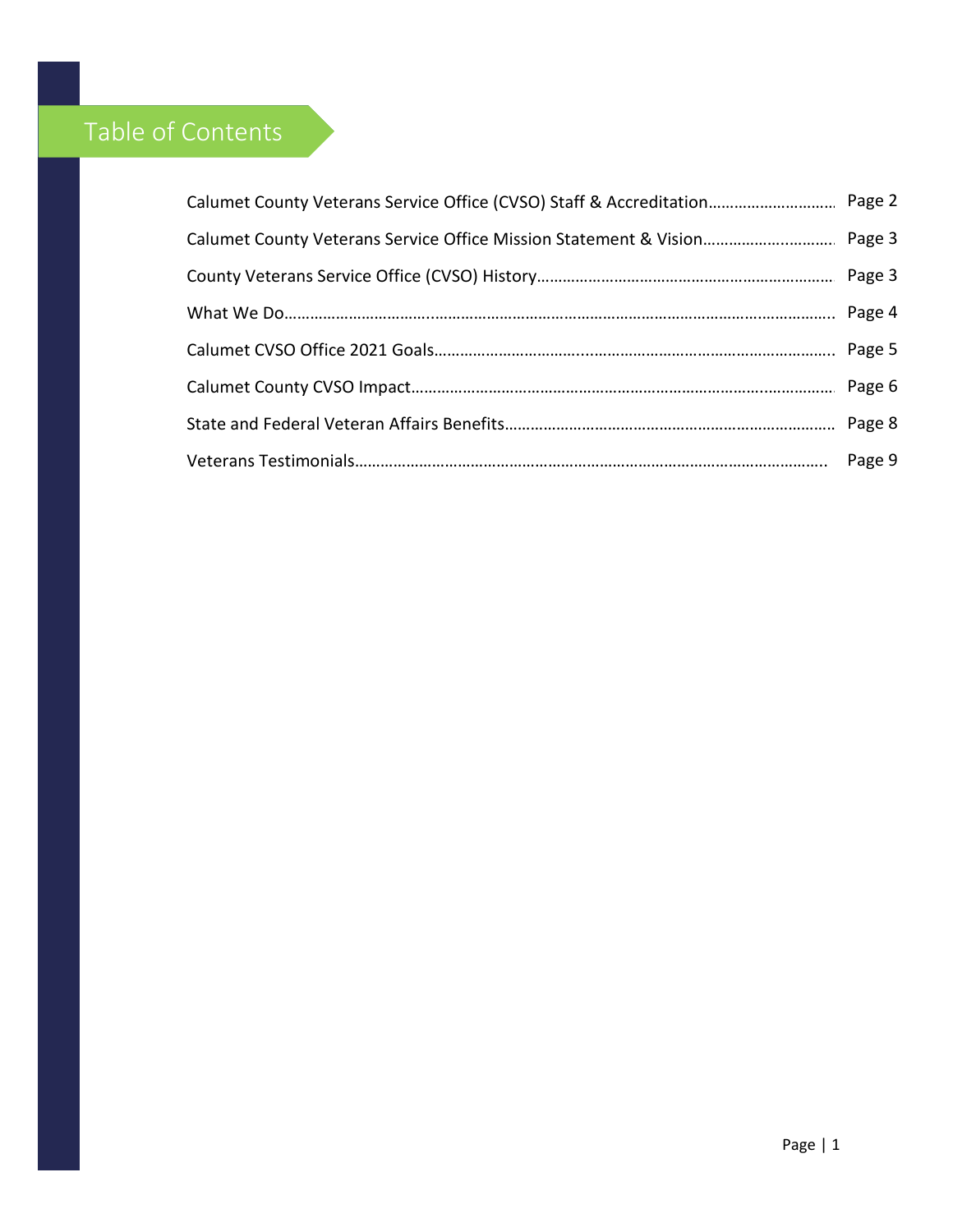### CVSO Staff & Accreditations

#### **Veterans Service Officer:**

Gregory T. Brittnacher- Accredited with National Association of County Veterans Service Officers (NACVSO), Veterans of Foreign Wars (VFW), American Legion (AL), Wisconsin Department of Veteran Affairs (WDVA), and Disabled American Veterans (DAV).

#### **Assistant Veterans Service Officer:**

Michelle A. Wynveen – Accredited with NACVSO, WDVA, AL, VFW, and DAV.

#### **Accreditations:**

The Veteran Administration (VA) accreditation is for the sole purpose of providing representation services to claimants. Yearly education requirements are required by our staff in order to maintain accreditation. The accreditation also allow our staff with full access to federal databases and files to further assist our veterans, dependents, and widows.

 $\triangleright$  Formal studies prove Veterans receive 50% more benefits and larger awards by using professional Veterans Service Representation (i.e., Calumet County Veterans Services) than if he or she file individually or with a non-professional.

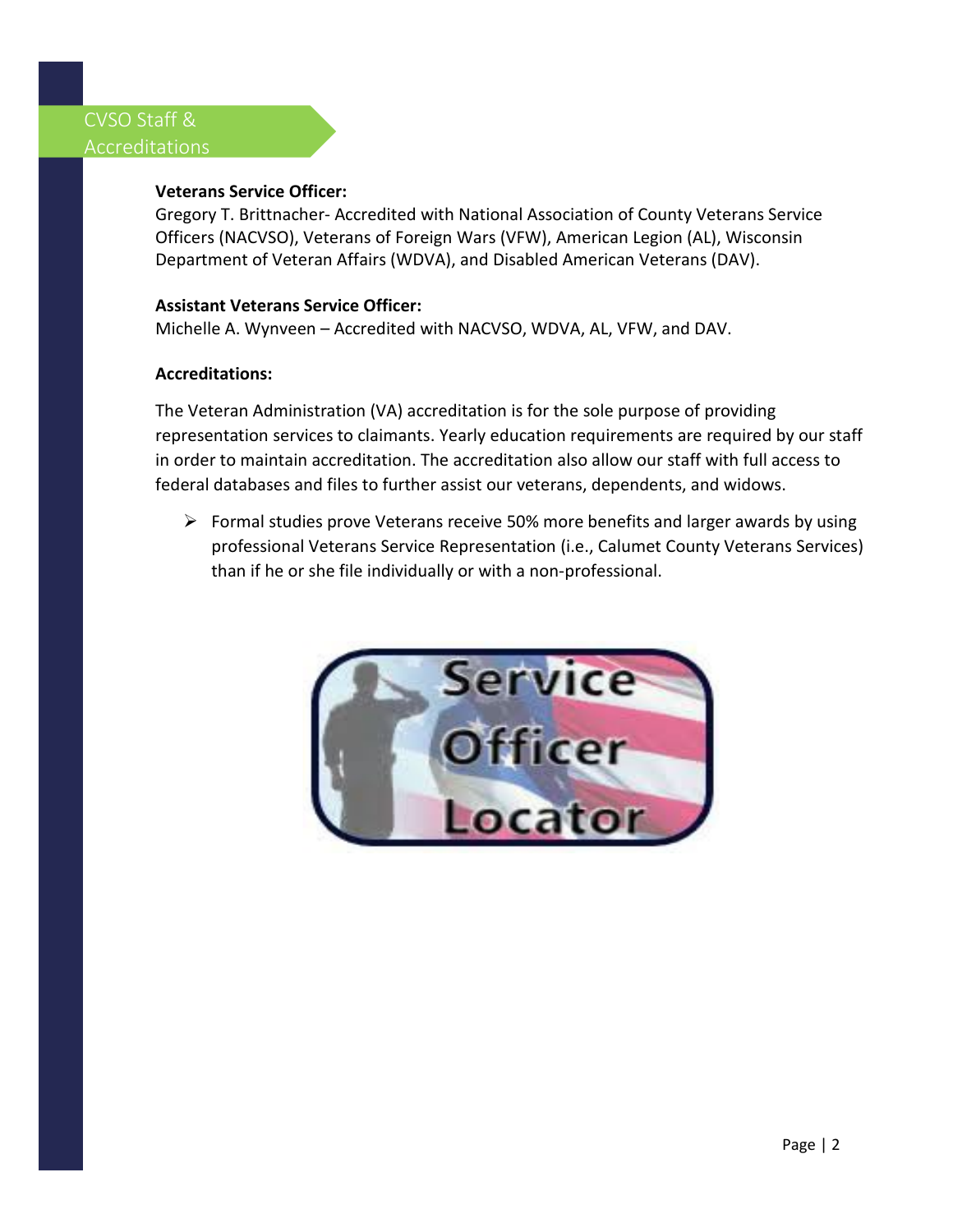# Calumet County Veterans Service Office Mission Statement:

The mission of the Veterans Service Office is to support Veterans, their dependents, and surviving spouses by providing advocacy and professional services to assist Veterans in pursuing all obtainable benefits. We will be there to guide them through the complexities of the application process with the intent to maximize benefits.

## Our Vision:

Improving the quality of life for Calumet County Veterans and their dependents through accessing all available local, state and federal benefits that were earned by the sacrifice and service to their country.

## County Veterans Service Office History

The first County Veterans Service Offices were self-appointed concerned Veterans of the Grand Army of the Republic (GAR) who took it upon themselves to aid and assist the Veterans, dependents, and survivors of their counties.

- The first CVSO, Leo Promen, was appointed in Fond du Lac County in 1932.
- The WI CVSO Association was established in 1935.
- Legislation was passed in 1946 requiring each county to have a CVSO and required each CVSO to have served in a branch of the Armed Forces (State Statute 45.80).
- Legislation was passed in 1973 authorizing a state grant for the CVSO office.

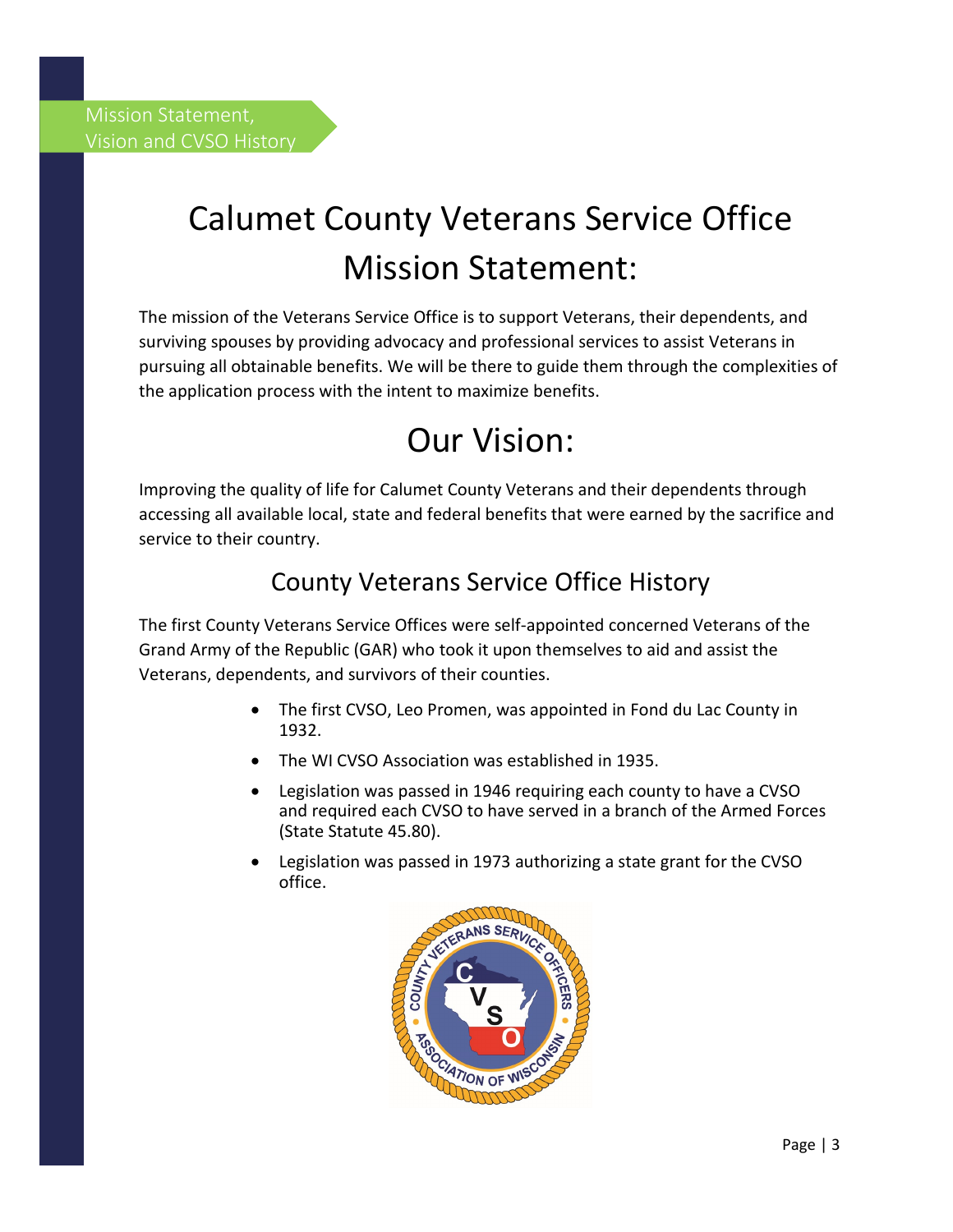## What We Do

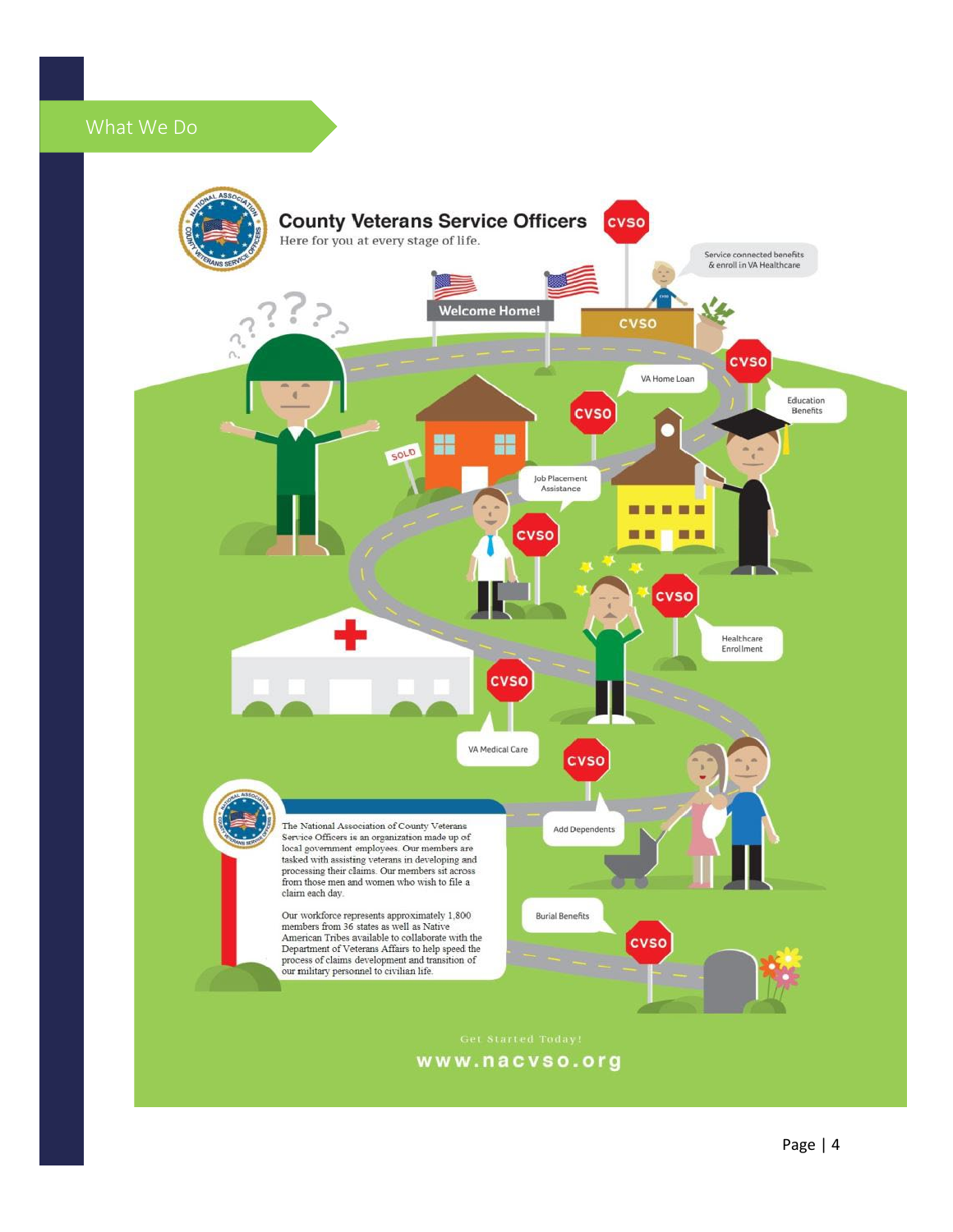#### 2021 Goals

**Goal I:** Continue to improve the economic impact of the county by increasing the number of Veterans and dependents who qualify for compensation and pension benefits.

**Objective I:** By the end of the year, expand the foot print of the Veterans Service Office by promoting programs and benefits for Veterans, their dependents and survivors by expanding outreach with stakeholders in the community such as Veterans Service Organizations (American Legions, Veterans of Foreign Wars and Disabled American Veterans), job fairs, e-mail, newsletter, website, Facebook page, senior fairs, Calumet County fair, Assisted living facilities and other meetings and outreach events.

**Objective II:** By the end of the year, established relationships with local medical and mental health providers that would assist Veterans in obtaining private medical opinions for VA compensation claims.

**Objective III:** By the end of the year, obtain retroactive benefits totaling \$500,000 from VA compensation and pension claims.

**Goal II:** Continue to enhance technology capabilities and steam line the process to increase office proficiency and further enhance services for our Veterans.

**Objective I:** By the end of the year, digitally migrate all records to the VetPro database.

**Objective II:** By the end of the year, redesign the Veterans Service Office web page to further enhance the usability for clients and to promote federal, State and County benefits.

**Objective III:** By the end of the year, generate and analyze various Veterans' rosters (Blue Water, Camp Lejeune, 100 percent/Individual un-employability serviceconnected Veterans, and Dependency Indemnity Compensation (DIC)) recipients to ensure they are aware of all potential federal and State VA benefits.

**Goal III:** Continue to improve the Administrative Associate's job knowledge of federal and State VA benefits.

**Objective I:** Have the Administrative Associate engage in at least three professional development opportunities (NACVSO, WICVSO, WDVA, and NVLSP) to maintain National Accreditation and increase comprehension of VA benefits.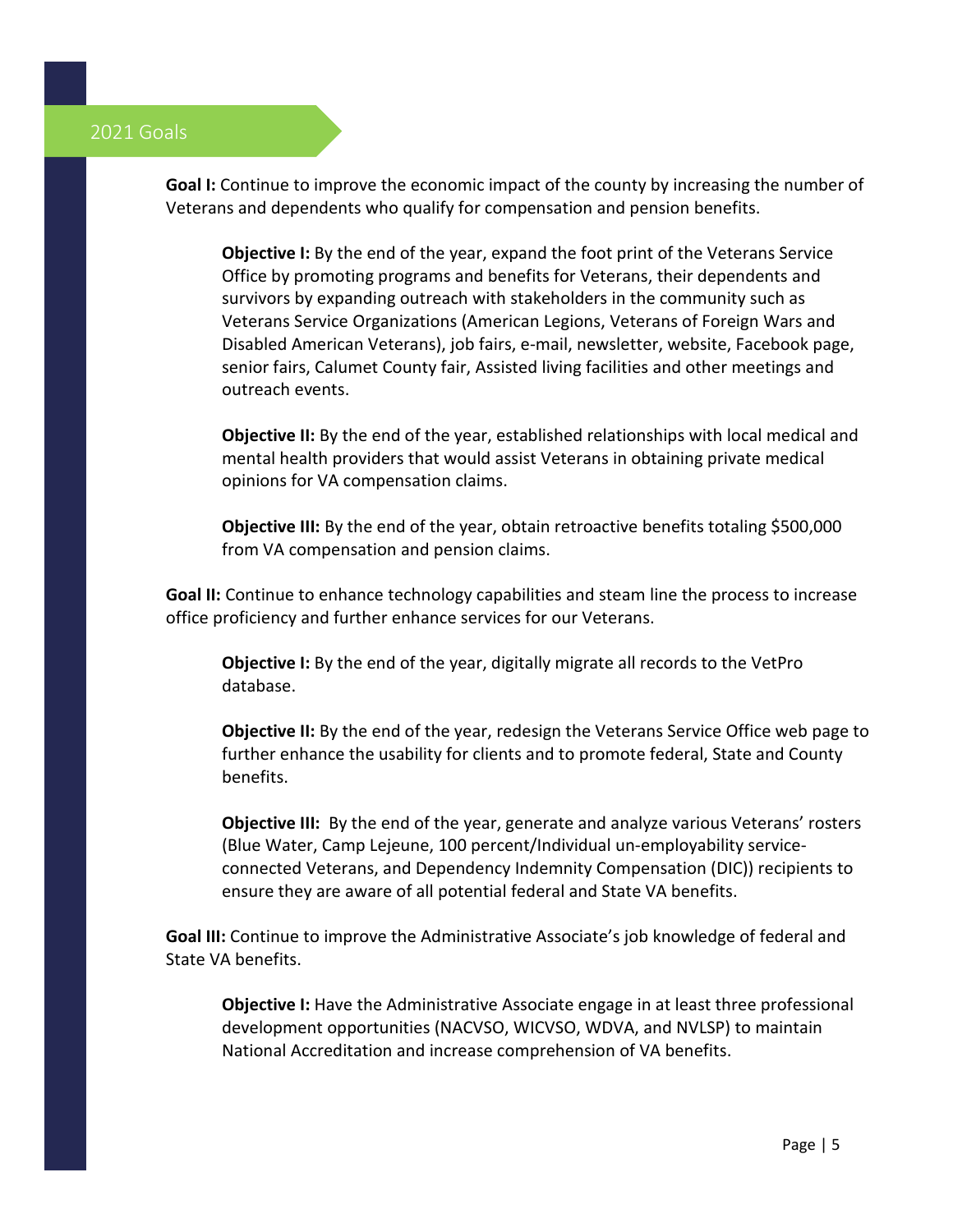#### 2021 Goals Continued

**Objective II:** By the end of the year, completed 20 compensation and 10 pension claims from beginning to end and if necessary guide the Veterans and/or Dependent through the VA's appeals process.

**Goal IV:** Actively engage in professional development opportunities necessary to enhance services for our Veterans and dependents.

**Objective I:** Participate in quarterly County Veterans Service Officer (CVSO) meetings with Congressman Gallagher to remain current on best practices to further educate and assist our Veterans and dependents.

**Objective II:** Engage in professional development courses to improve competency of the VA appeals process in order to represent more Veterans and their dependents in Board of Veteran Appeals (BVA) hearings.

**Objective III:** Maintain Veteran Service Organization Accreditations by engaging in two National or State accreditation trainings that are offered throughout the year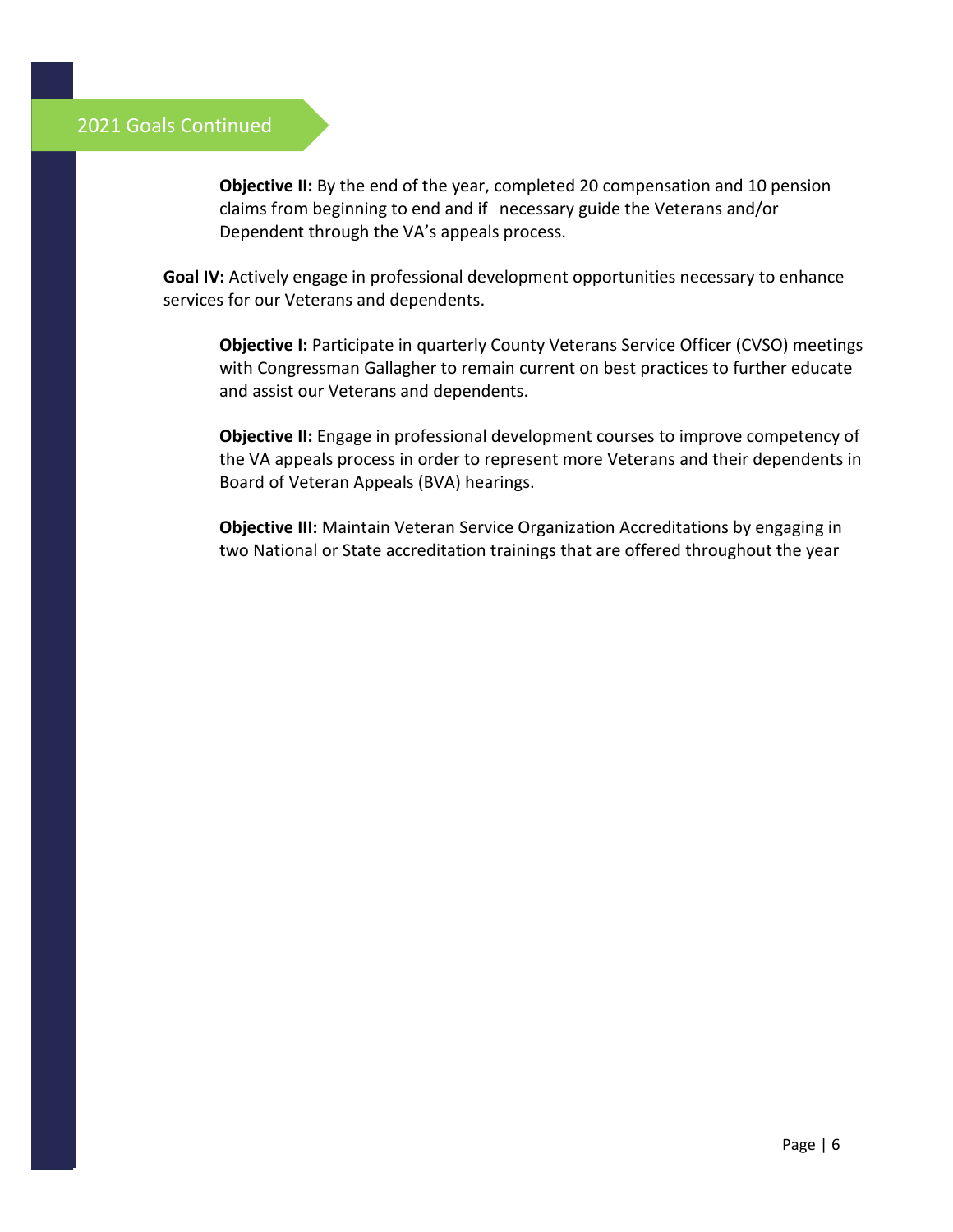#### **Our Impact:**

Our office tracked over \$1,009,775 in retroactive non-taxable cash payouts to Veterans and their dependents. Calumet County monthly compensation and pension benefits totaled \$541,500 with an annual total of \$6,498,000. Veterans and their dependents use these nontaxable payouts to pay taxes as well as purchase goods and services within Calumet County.

| <b>CVSO Measure of Efficiency in Delivering Federal DVA Benefits</b> |                        |                             |  |  |
|----------------------------------------------------------------------|------------------------|-----------------------------|--|--|
| <b>Calumet County Total CVSO</b>                                     | Projected 12 Month VA  | <b>Return on Investment</b> |  |  |
| <b>Budget Investment</b>                                             | Compensation &         |                             |  |  |
|                                                                      | <b>Pension Payouts</b> |                             |  |  |
| \$188,986                                                            | \$6,498,000            | 3,338%                      |  |  |
| (.29% of Total County                                                |                        |                             |  |  |
| Expenditures)                                                        |                        |                             |  |  |

**Note:** The CVSO office budget investment consists of .29 percent of the total Calumet County expenditures for 2021.

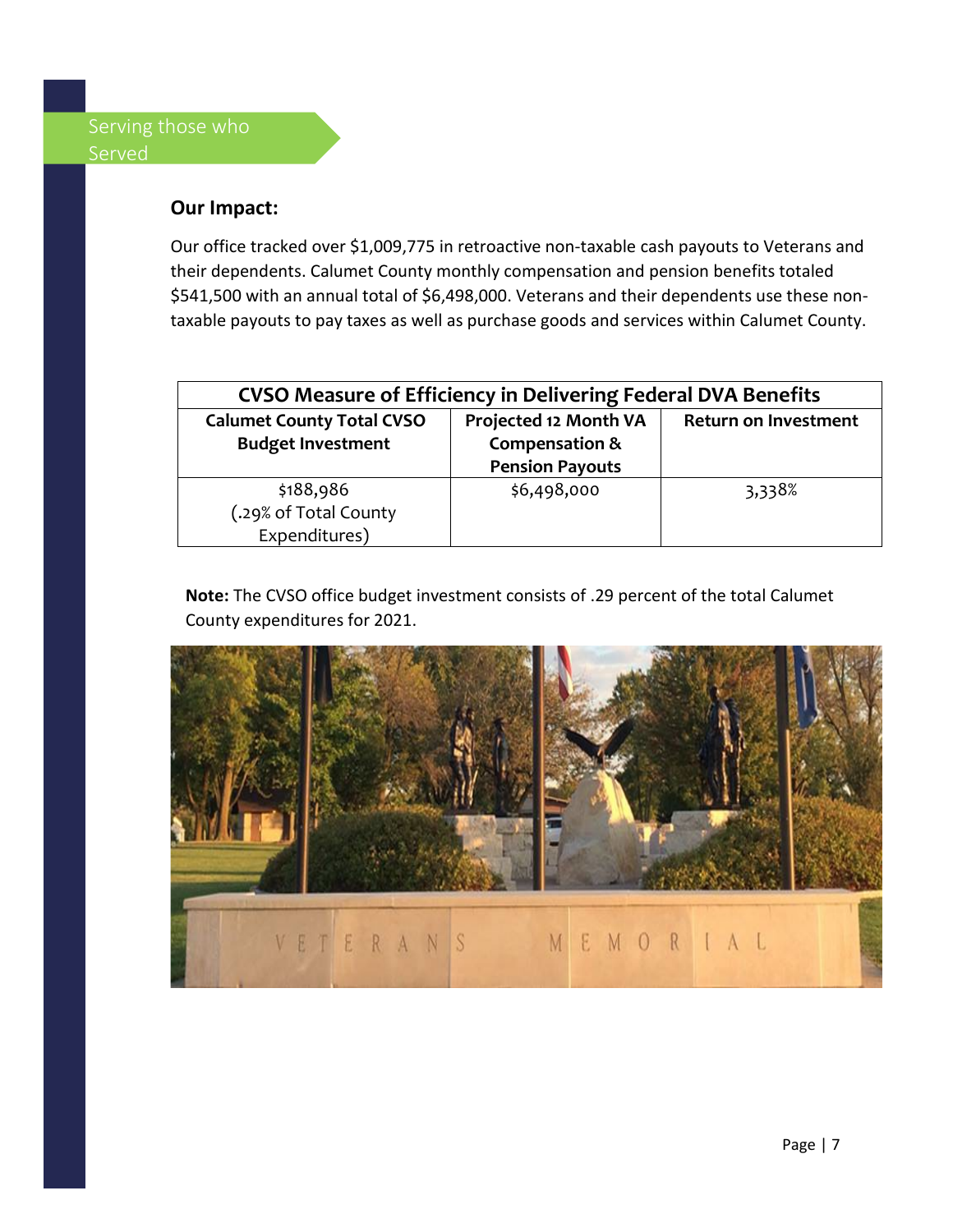## **STATE BENEFITS WISCONSIN DEPARTMENT OF VETERANS AFFAIRS**

The office assists Veterans and dependents in applying for Wisconsin Department of Veterans Affairs provides benefits. Application for various benefits are received, adjudicated and awarded or denied based on eligibility requirements.

|              | <b>Type of Benefit</b>        | <b>Applied</b> | <b>Amount</b> |
|--------------|-------------------------------|----------------|---------------|
|              | ■ Aid to Needy Veterans Grant | 10             | \$4,019.61    |
| $\mathbf{u}$ | <b>WI Property Tax Credit</b> | 95             | \$349,628.00  |
|              | Total                         |                | \$353,647.61  |

In 2021 our office received an \$11,500 CVSO Grant from the WDVA. This money was used to enhance services to our Veterans.

In 2021 our office also received a \$228.36 Transportation Grant from the WDVA. This money was used to fund Veterans rides to medical appointments using the ADRC transportation program.

In 2021 the office received donations of \$1,600 from outside organizations and individuals to assist with the needs of our office and Calumet County Veterans.

# **FEDERAL BENEFITS**

## **US DEPARTMENT OF VETERANS AFFAIRS**

Calumet County Veterans and their dependents have received a total disbursement of combined Federal VA benefits of \$15,911,000 for 2021.

|                  | <b>Type of Benefit</b>                   | Amount       |
|------------------|------------------------------------------|--------------|
| $\blacksquare$ . | <b>Compensation &amp; Pension</b>        | \$5,692,000  |
| $\blacksquare$ . | Readjustment & Vocational Rehabilitation | \$307,000    |
| $\blacksquare$ . | Insurance & Indemnities                  | \$147,000    |
| $\blacksquare$   | VA Health Care                           | \$9,765,000  |
|                  | Total                                    | \$15,911,000 |